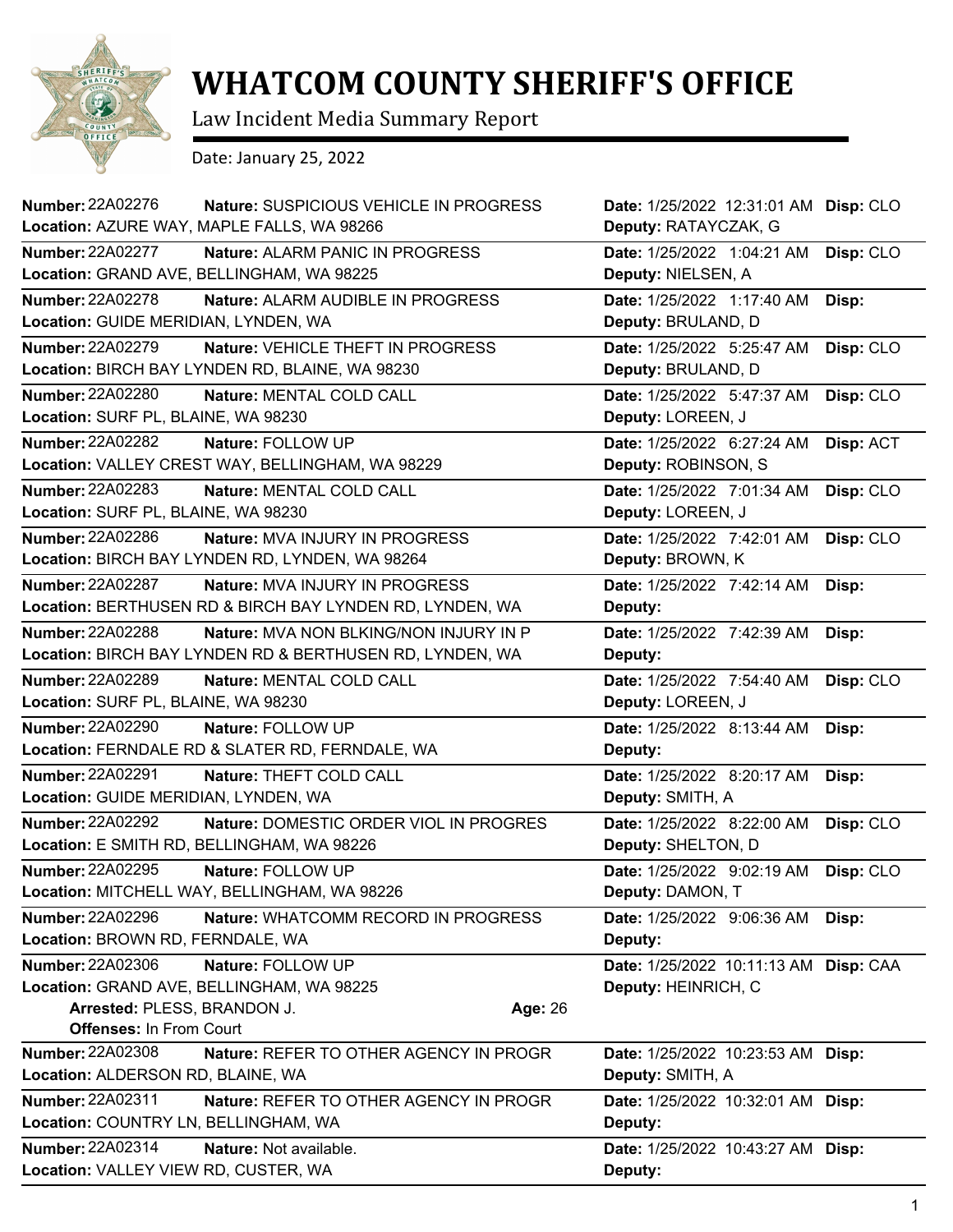| Number: 22A02315<br>Nature: THEFT COLD CALL                                                               | Date: 1/25/2022 10:40:20 AM Disp: CLO                    |
|-----------------------------------------------------------------------------------------------------------|----------------------------------------------------------|
| Location: CANTERBURY LN, BELLINGHAM, WA 98225                                                             | Deputy: BOYD, M                                          |
| <b>Number: 22A02317</b><br><b>Nature: MVA INJURY IN PROGRESS</b>                                          | Date: 1/25/2022 10:53:13 AM Disp: CLO                    |
| Location: BIRCH BAY LYNDEN RD & BERTHUSEN RD, LYNDEN, WA                                                  | Deputy: MOYES, K                                         |
| Number: 22A02318<br>Nature: THEFT COLD CALL                                                               | Date: 1/25/2022 11:13:09 AM Disp: INA                    |
| Location: MARINE DR, BELLINGHAM, WA 98225                                                                 | Deputy: LOREEN, J                                        |
| <b>Number: 22A02319</b><br>Nature: VEHICLE PROWL COLD CALL                                                | Date: 1/25/2022 11:18:12 AM Disp: CLO                    |
| Location: USCANDIA LN, POINT ROBERTS, WA 98281                                                            | Deputy: BOYD, M                                          |
| <b>Number: 22A02323</b><br>Nature: MENTAL IN PROGRESS                                                     | Date: 1/25/2022 11:53:52 AM Disp: CLO                    |
| Location: GRAND AVE, BELLINGHAM, WA 98225                                                                 | Deputy: HEINRICH, C                                      |
| Number: 22A02326<br>Nature: ASSIST CITIZEN IN PROGRESS                                                    | Date: 1/25/2022 11:57:15 AM Disp:                        |
| Location: H STREET RD, BLAINE, WA 98230                                                                   | Deputy: LOREEN, J                                        |
| <b>Number: 22A02327</b><br>Nature: WHATCOMM RECORD IN PROGRESS                                            | Date: 1/25/2022 12:21:28 PM Disp:                        |
| Location: KAREN ST, DEMING, WA                                                                            | Deputy:                                                  |
| Number: 22A02328<br>Nature: ALARM AUDIBLE IN PROGRESS                                                     | Date: 1/25/2022 12:34:15 PM Disp: CLO                    |
| Location: NIELSEN AVE, FERNDALE, WA 98248                                                                 | Deputy: DAMON, T                                         |
| Number: 22A02329<br>Nature: WATCH FOR IN PROGRESS                                                         | Date: 1/25/2022 12:37:11 PM Disp:                        |
| Location: GRANDVIEW RD & VISTA DR, FERNDALE, WA                                                           | Deputy:                                                  |
| Number: 22A02330<br>Nature: VEHICLE PROWL IN PROGRESS                                                     | Date: 1/25/2022 12:46:17 PM Disp: CAA                    |
| Location: BLAINE RD, BLAINE, WA 98230                                                                     | Deputy: SMITH, A                                         |
| Arrested: BLANC, SKYLER P.<br>Age: 32                                                                     |                                                          |
| Offenses: Theft, From Vehicle, Vehicle Prowl                                                              |                                                          |
| Arrested: TESTON, RODNEY J.<br>Age: 33                                                                    |                                                          |
| Offenses: Theft, From Vehicle, Vehicle Prowl<br>Number: 22A02331<br>Nature: SUSPICIOUS PERSON IN PROGRESS |                                                          |
|                                                                                                           |                                                          |
|                                                                                                           | Date: 1/25/2022 12:48:04 PM Disp:                        |
| Location: LEGION DR, BLAINE, WA                                                                           | Deputy:                                                  |
| <b>Number: 22A02332</b><br>Nature: SUSPICIOUS CIRCUMSTANCES IN PR                                         | Date: 1/25/2022 12:49:11 PM Disp:                        |
| Location: BLAINE RD & BIRCH BAY LYNDEN RD, BLAINE, WA                                                     | Deputy:                                                  |
| Number: 22A02333<br><b>Nature: MENTAL IN PROGRESS</b>                                                     | Date: 1/25/2022 12:53:06 PM Disp: CLO                    |
| Location: GRAND AVE, BELLINGHAM, WA 98225                                                                 | Deputy: HEINRICH, C                                      |
| Number: 22A02334<br>Nature: ASSIST CITIZEN IN PROGRESS                                                    | Date: 1/25/2022 12:58:16 PM Disp: CLO                    |
| Location: EAGLE ROOST DR, SUMAS, WA 98295                                                                 | Deputy: LOREEN, J                                        |
| Number: 22A02336<br>Nature: BURGLARY COLD CALL                                                            | Date: 1/25/2022 1:24:31 PM<br>Disp:                      |
| Location: SLATER RD, FERNDALE, WA                                                                         | Deputy: LOREEN, J                                        |
| Number: 22A02338<br>Nature: THEFT COLD CALL                                                               | Date: 1/25/2022 1:47:09 PM<br>Disp: CLO                  |
| Location: MITCHELL WAY, BELLINGHAM, WA 98226                                                              | Deputy: CONLEE, Z                                        |
| Number: 22A02339<br>Nature: TRESPASS COLD CALL                                                            | Date: 1/25/2022 1:55:13 PM<br>Disp: CLO                  |
| Location: KENDALL RD, MAPLE FALLS, WA 98266                                                               | Deputy: THOMPSON, J                                      |
| Number: 22A02340<br>Nature: WELFARE CHECK IN PROGRESS                                                     | Date: 1/25/2022 2:09:25 PM<br>Disp:                      |
| Location: CEDAR AV, BLAINE, WA                                                                            | Deputy: SMITH, A                                         |
| Number: 22A02341<br>Nature: WATCH FOR IN PROGRESS                                                         | Date: 1/25/2022 2:17:30 PM<br>Disp:                      |
| Location: SLATER RD & PACIFIC HW, BELLINGHAM, WA                                                          | Deputy:                                                  |
| Number: 22A02342<br>Nature: ALARM AUDIBLE IN PROGRESS                                                     | Disp: CLO<br>Date: 1/25/2022 2:19:46 PM                  |
| Location: DRAYTON HARBOR RD, BLAINE, WA 98230                                                             | Deputy: DAMON, T                                         |
| Number: 22A02345<br>Nature: IMPOUND PRIVATE IN PROGRESS                                                   | Date: 1/25/2022 2:31:50 PM<br>Disp:                      |
| Location: NORTHWEST DR, FERNDALE, WA                                                                      | Deputy:                                                  |
| <b>Number: 22A02348</b><br>Nature: FOLLOW UP<br>Location: CAMP 2 & ALGER CCC RD, SEDRO WOOLLEY, WA        | Date: 1/25/2022 2:34:57 PM<br>Disp:<br>Deputy: OSBORN, D |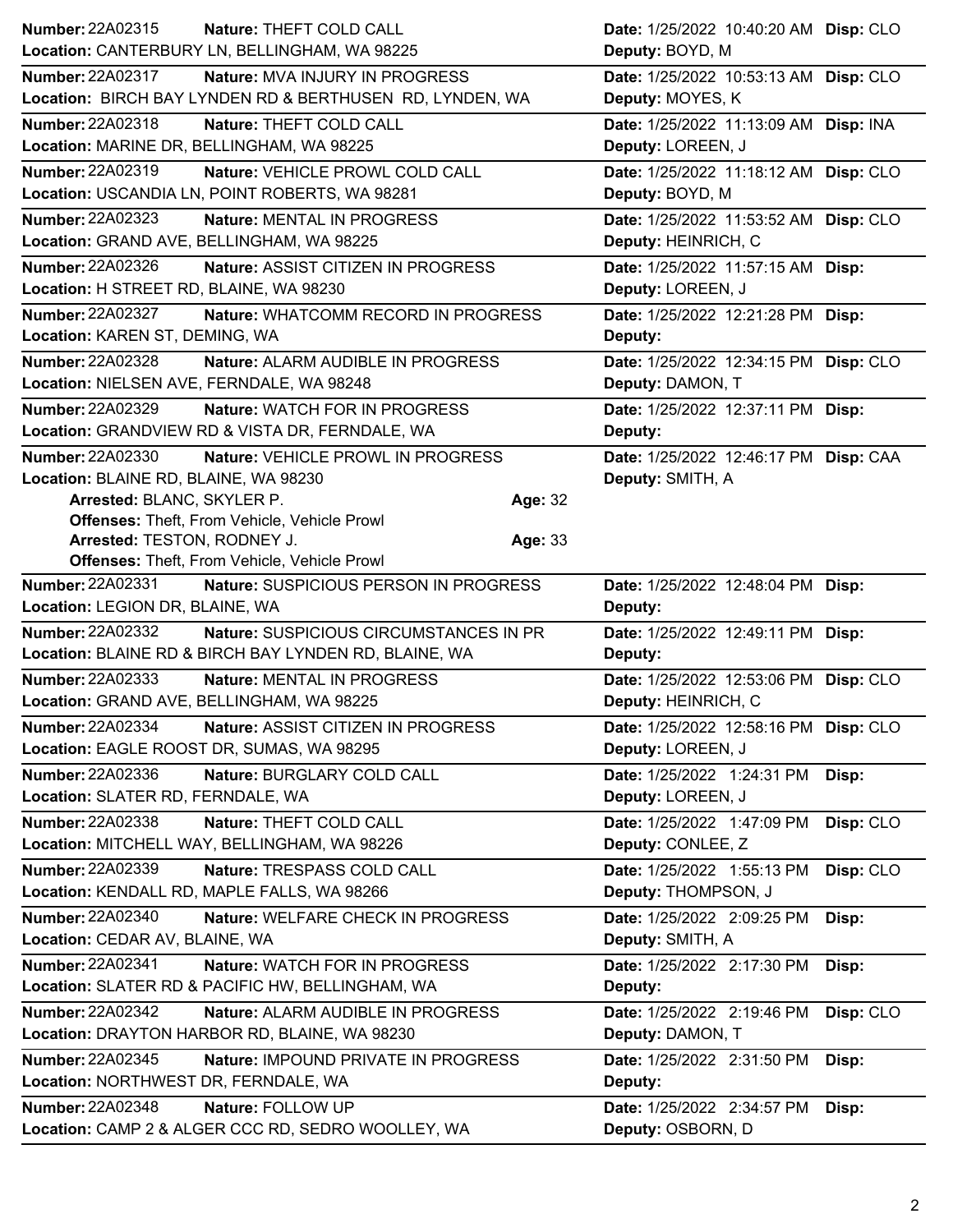| Number: 22A02350<br>Nature: ASSAULT SIMPLE IN PROGRESS<br>Date: 1/25/2022 2:43:04 PM Disp: CAA |  |  |
|------------------------------------------------------------------------------------------------|--|--|
|------------------------------------------------------------------------------------------------|--|--|

**Location:** GRAND AVE, BELLINGHAM, WA 98225

**Arrested:** RINGENBACH, JACOB D. **Age:** 35

**Deputy:** HEINRICH, C

| Offenses: Assault 3rd                                                   |                                      |           |
|-------------------------------------------------------------------------|--------------------------------------|-----------|
| <b>Number: 22A02352</b><br>Nature: ALARM AUDIBLE IN PROGRESS            | Date: 1/25/2022 2:56:40 PM           | Disp:     |
| Location: HARVEST WA, BELLINGHAM, WA                                    | Deputy:                              |           |
| Number: 22A02353<br>Nature: THEFT COLD CALL                             | Date: 1/25/2022 3:12:38 PM           | Disp: CLO |
| Location: CEDAR AVE, BLAINE, WA 98230                                   | Deputy: HEYSTEK, L                   |           |
| Number: 22A02354<br>Nature: THEFT COLD CALL                             | Date: 1/25/2022 3:13:06 PM           | Disp: CLO |
| Location: MITCHELL WAY, BELLINGHAM, WA 98226                            | Deputy: BOYD, M                      |           |
| Number: 22A02356<br>Nature: WHATCOMM RECORD IN PROGRESS                 | Date: 1/25/2022 3:18:43 PM           | Disp:     |
| Location: NORTHWEST DR, FERNDALE, WA                                    | Deputy:                              |           |
| <b>Number: 22A02357</b><br>Nature: FOLLOW UP                            | Date: 1/25/2022 3:22:26 PM           | Disp:     |
| Location: MT BAKER HWY AT & MP 28, DEMING, WA                           | Deputy: VANDYKEN, B                  |           |
| <b>Number: 22A02360</b><br>Nature: FOLLOW UP                            | Date: 1/25/2022 3:38:26 PM           | Disp:     |
| Location: SLATER RD, FERNDALE, WA                                       | Deputy: POLINDER, C                  |           |
| Number: 22A02362<br>Nature: NEIGHBORHOOD DISPUTE COLD CALL              | Date: 1/25/2022 3:45:55 PM           | Disp: CLO |
| Location: SEASHELL WAY, BLAINE, WA 98230                                | Deputy: HEYSTEK, L                   |           |
| <b>Number: 22A02363</b><br>Nature: DRUGS COLD CALL                      | Date: 1/25/2022 3:45:08 PM           | Disp:     |
| Location: HARBOR DR, BLAINE, WA                                         | Deputy: ASSINK, G                    |           |
| <b>Number: 22A02365</b><br>Nature: VEHICLE ABANDONED IN PROGRESS        | Date: 1/25/2022 4:08:11 PM           | Disp:     |
| Location: BLUEBELL CT, MAPLE FALLS, WA                                  | Deputy: RATHBUN, R                   |           |
| Number: 22A02366<br><b>Nature: ASSIST CITIZEN IN PROGRESS</b>           | Date: 1/25/2022 4:22:30 PM           | Disp: CLO |
| Location: GRAND AVE, BELLINGHAM, WA 98225                               | Deputy: CONLEE, Z                    |           |
| <b>Number: 22A02367</b><br>Nature: Not available.                       | Date: 1/25/2022 4:18:23 PM           | Disp:     |
| Location: HERONSWOOD DR, BLAINE, WA                                     | Deputy:                              |           |
| Number: 22A02370<br><b>Nature: WATCH FOR IN PROGRESS</b>                | Date: 1/25/2022 4:42:00 PM           | Disp:     |
| Location: E BADGER RD & BENSON RD, LYNDEN, WA                           | Deputy:                              |           |
| Number: 22A02374<br>Nature: ASSIST CITIZEN IN PROGRESS                  | Date: 1/25/2022 5:17:13 PM           | Disp:     |
| Location: ALDERSON RD, BLAINE, WA 98230                                 | Deputy: OSBORN, D                    |           |
| Number: 22A02375<br>Nature: TRAFFIC HAZARD IN PROGRESS                  | Date: 1/25/2022 5:20:39 PM           | Disp: CLO |
| Location: LOOMIS TRAIL RD & PORTAL WAY, BLAINE, WA 98230                | Deputy: HEYSTEK, L                   |           |
| <b>Number: 22A02376</b><br><b>Nature: DOMESTIC PHYSICAL IN PROGRESS</b> | Date: 1/25/2022 5:21:41 PM Disp: CLO |           |
| Location: MISSION RD, BELLINGHAM, WA 98226                              | Deputy: WOOD, B                      |           |
| <b>Number: 22A02377</b><br>Nature: MVA BLOCKING IN PROGRESS             | Date: 1/25/2022 5:25:31 PM           | Disp: CLO |
| Location: MOSQUITO LAKE RD & ERNESTINE LN, DEMING, WA 98244             | Deputy: OSBORN, D                    |           |
| Number: 22A02378<br>Nature: ASSIST CITIZEN IN PROGRESS                  | Date: 1/25/2022 5:27:53 PM           | Disp: CLO |
| Location: LANGARA CIR, BELLINGHAM, WA 98229                             | Deputy: WOOD, B                      |           |
| Number: 22A02379<br>Nature: TRESPASS IN PROGRESS                        | Date: 1/25/2022 5:33:15 PM           | Disp: CLO |
| Location: SWEET RD, BLAINE, WA 98230                                    | Deputy: CONLEE, Z                    |           |
| Number: 22A02380<br>Nature: MENTAL IN PROGRESS                          | Date: 1/25/2022 5:36:24 PM           | Disp: CLO |
| Location: SURF PL, BLAINE, WA 98230                                     | Deputy: CONLEE, Z                    |           |
| Number: 22A02381<br>Nature: HANGUP (911) IN PROGRESS                    | Date: 1/25/2022 5:55:34 PM           | Disp:     |
| Location: MITCHELL WA, BELLINGHAM, WA                                   | Deputy:                              |           |
| Number: 22A02383<br>Nature: WATCH FOR IN PROGRESS                       | Date: 1/25/2022 6:53:59 PM           | Disp:     |
| Location: MARINE DR, BELLINGHAM, WA                                     | Deputy:                              |           |
| Number: 22A02384<br>Nature: SUICIDAL SUBJECT IN PROGRESS                | Date: 1/25/2022 6:59:03 PM           | Disp: CLO |
| Location: GRAND VIEW LN, BELLINGHAM, WA 98229                           | Deputy: ANDERS, J                    |           |